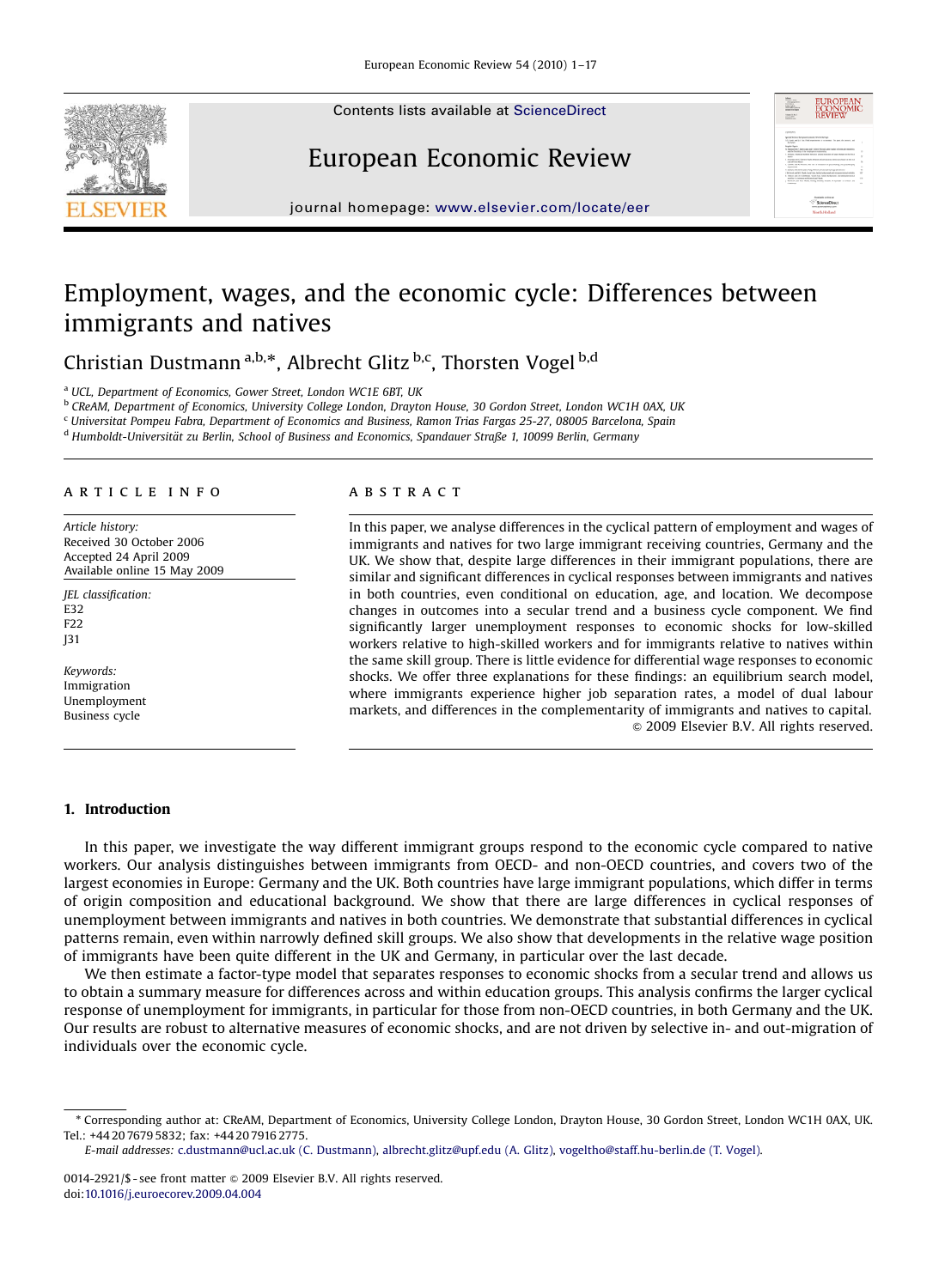We provide a number of possible explanations for our findings. First, we consider an equilibrium search model of the type set up by [Diamond \(1982\)](#page--1-0), [Mortensen \(1982\)](#page--1-0), and [Pissarides \(1985\).](#page--1-0) In this model, differences in the hiring intensity between groups in up- and downturns occur if job separation rates differ. We provide evidence for differences in job separation rates between immigrants and natives, even within education groups. Second, we consider a dual labour market. As a third explanation, we investigate the possibility of differences in capital–labour complementarities between groups. We conclude that each of these explanations may contribute to the pattern we observe in our data.

The structure of the paper is as follows. In Section 2, we provide some background information about immigration to Germany and the UK, and economic outcomes and composition of immigrants in the two countries. We then discuss the data we use for our analysis. Section 3 illustrates economic outcomes of different groups of immigrants in both Germany and the UK over the economic cycle, compares these to outcomes of native workers, and investigates how much of these differences are due to differences in education, age, and regional allocation. Section 4 estimates a model that summarises these differences in a set of parameters that allows comparisons between groups and across countries. Section 5 hypothesises about possible explanations for our empirical findings.

The differential response of immigrants even within the same skill groups, so far largely overlooked in the economic literature (a notable exception is recent work by [Barth et al., 2004, 2006](#page--1-0)), has important implications for immigration policy as well as for the analysis of the economic impact of immigration and the adaptation process of immigrant groups in their host countries. We discuss these in Section 5.

## 2. Background and data

### 2.1. Migration to Germany and the UK

Both the UK and Germany experienced large waves of immigration in the period after World War II. The first large wave into Germany was an inflow of ethnic Germans, expelled from former German territory, and totalling 12 million between 1945 and 1949 (see [Oezcan, 2004,](#page--1-0) for details). After 1955, the West German economy grew rapidly and immigration from Italy, Spain, Greece, Turkey, Portugal and Yugoslavia in the late 1950s and early 1960s led to a rise in the number of foreign workers to 2.6 million in 1973, or 12 percent of the total labour force. The period after 1973 was characterised by family reunification, and the early 1980s saw the arrival of the first larger waves of asylum seekers. Towards the end of the 1980s, and accelerated by the fall of the Berlin wall, Germany experienced a new large immigrant inflow from the East. The two largest groups were ethnic German immigrants (so-called Aussiedler), who migrated from Eastern Europe and beyond, totalling 2.8 million between 1987 and 2001, and migrants from Former Yugoslavia who came as refugees as a result of the Yugoslav wars of the 1990s. In 2002, there were 7.3 million foreign citizens living in Germany, representing 8.9 percent of the total population (German Statistical Office).

Immigration legislation in the UK after World War II, embodied in the 1905 Aliens Act and the 1948 British Nationality Act, distinguished formally between Commonwealth and non-Commonwealth citizens. Immigration of Commonwealth citizens was most pronounced in the two decades after the war. While the early 1950s were characterised by migration from the Caribbean, in the late 1950s a growing number of immigrants arrived from India, and later from Pakistan and Bangladesh. After the 1971 Immigration Act brought an end to the privileged position of Commonwealth citizens, an increasing share of immigration was due to family unification, which remained for a time largely unrestricted. Recently, immigration has increased again significantly, mainly as a result of the strong British economy and, after May 2004, the accession of the new EU member states. In 2002, there were 4.9 million foreign born individuals living in the UK, representing 8.3 percent of the total population (British Labour Force Survey, own calculations).

#### 2.2. Data and samples

Our analysis is based on two large longitudinal data sets. For Germany, we use an administrative data set provided by the Institute for Employment Research in Nuremberg (the IABS), which is a 2 percent sample of all dependent employees that are subject to social security contributions. We focus on West Germany, excluding Berlin, due to the differences in wage structure and immigration experience in East Germany and the time span analysed in this study. For the UK, we use the British Labour Force Survey (LFS). The LFS is a survey of private households living in Great Britain, conducted biannually from 1973 to 1983, and annually between 1984 and 1991. Since the spring quarter 1992, the survey is conducted quarterly as a rotating panel, with individuals included in five consecutive waves. Questions on earnings were not asked before the winter quarter of 1992/1993. Both data sets cover approximately the same time period, 1982–2001 for Germany and 1981–2005 for the UK, and are sufficiently large to analyse minority populations. We provide more details on the data in Appendix A.

For the UK, immigrant status is defined by country of birth. In contrast, official data in Germany distinguish between foreign and German citizenship (following the principle of nationality by descent). In the IABS, therefore, we only observe an individual's citizenship but neither the place of birth nor the year of entry into the country. As an individual born in Germany to foreign parents does not automatically obtain German citizenship, there are some individuals included in our